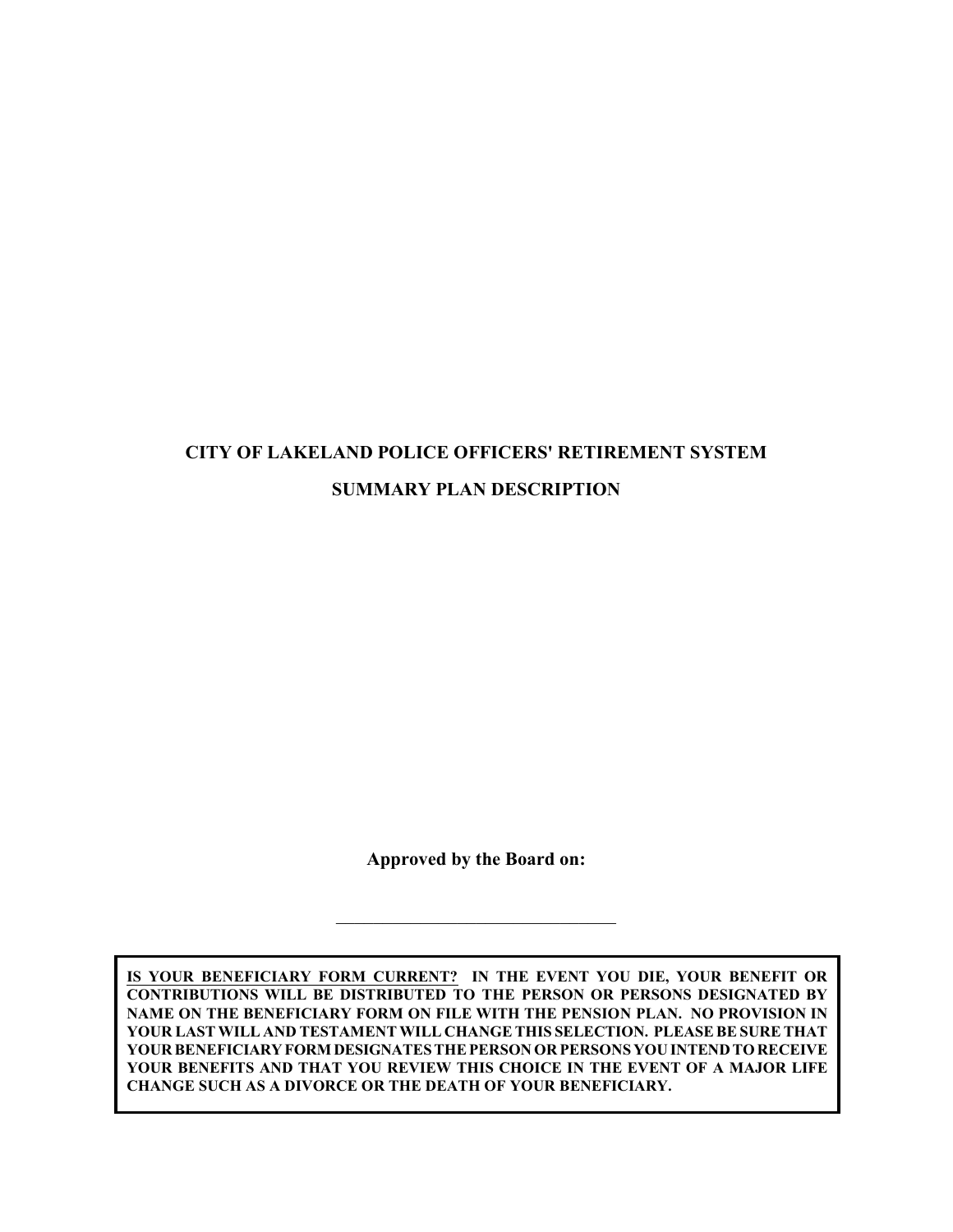#### **CITY OF LAKELAND POLICE OFFICERS' RETIREMENT SYSTEM SUMMARY PLAN DESCRIPTION**

#### **INTRODUCTION**

The Board of Trustees of the City of Lakeland Police Officers'Retirement System is pleased to present this booklet which briefly explains the provisions of your Police Officers' Pension Plan. As a participant in the plan, you are included in a program of benefits to help you meet your financial needs at retirement, or in the event of disability or death.

This booklet can assist you in preparing for your retirement and financial future. If you need further information on any of the topics presented in this booklet, please contact any member of the Board of Trustees. They will either answer questions you might have to help you understand your benefits or otherwise get you an answer to your questions. We urge you to read and understand this booklet in order to become familiar with the benefits of the plan and how they contribute to your financial security and how they will enrich your retirement years.

The information presented is only a summary of the pension plan ("Plan") as provided in the ordinances of the City of City of Lakeland. If there are any conflicts between the information in this booklet and the ordinances of the City of City of Lakeland, the ordinances shall govern. The provisions of this SummaryPlan Description shall not constitute a contract between the Member and the Board of Trustees. The Plan shall be administered in accordance with state and federal law, notwithstanding any provisions in this booklet or ordinances to the contrary. A copy of the ordinance establishing the Plan can be obtained from the CityClerk's office, which is located at 228 S Massachusetts Ave Lakeland, FL 33801-5012.

> $\overline{a}$ Chairman, Board of Trustees, City of Lakeland Police Officers' Retirement System

Date

 $\overline{a}$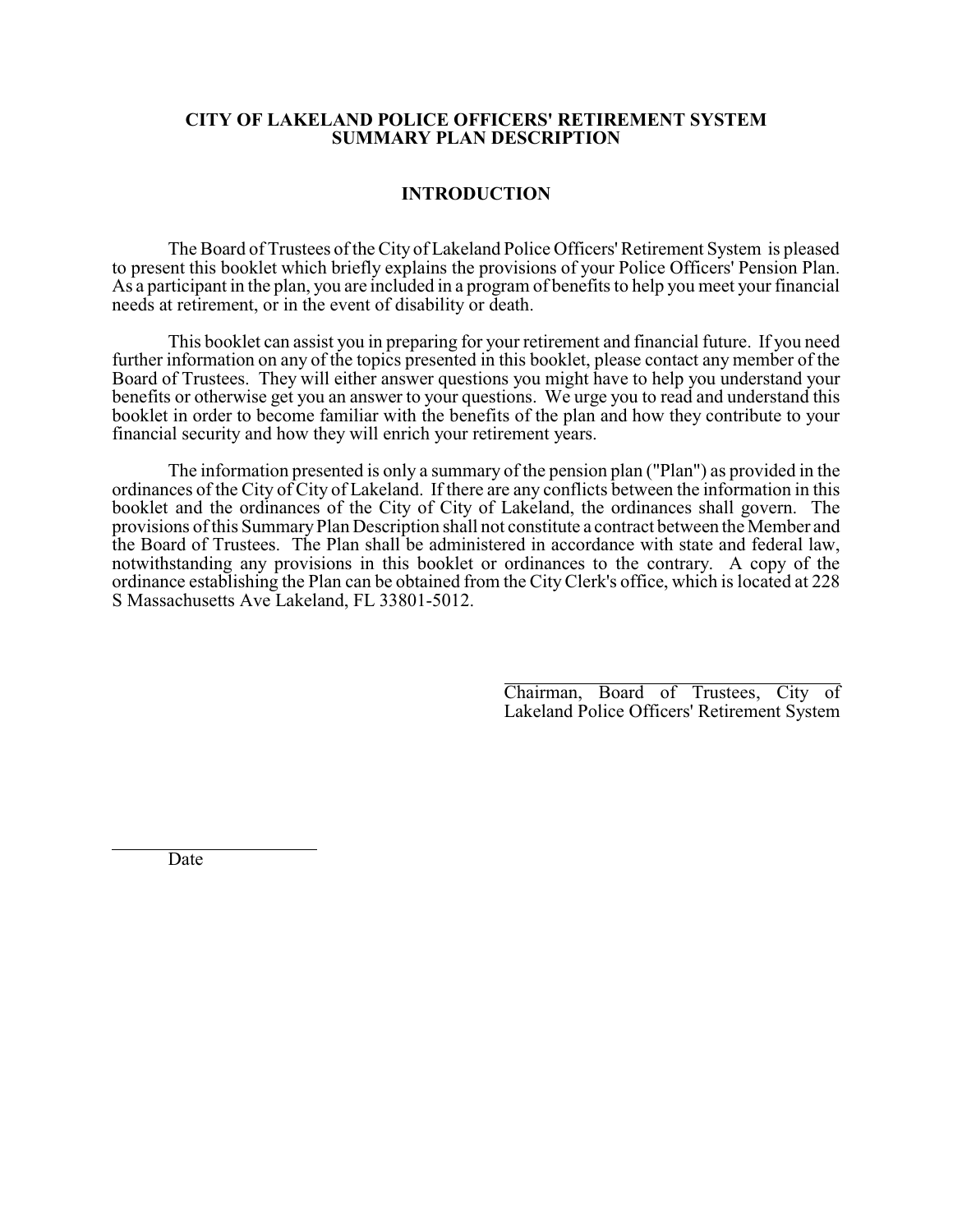## 1. **BOARD OF TRUSTEES AND PLAN ADMINISTRATION**

## A. Administration.

- (1) The City of Lakeland Police Officers'Retirement System is a defined benefit pension plan administered by a Board of Trustees which acts as the administrator of the plan. The Board consists of 5 Trustees, 2 of whom shall be legal residents of the City who are appointed by the City Commission, 2 of whom are Members of the plan who are elected by a majority of the Police Officers who are Members of the plan and a fifth Trustee who is chosen by a majority of the first 4 Trustees. Each Trustee serves a four year term.
- (2) DROP participants can be elected as but not vote for elected Trustees.

B. The names and addresses ofthe current Trustees are attached to this Summary Plan Description as Exhibit "A". The Chairman of the Board is designated as agent for the service of legal process.

## 2. **ELIGIBILITY FOR PLAN MEMBERSHIP**

A. Conditions of eligibility. All police officers as of the effective date will be members of the system and make member contributions and receive benefits as provided for herein as a Tier 1, Tier 2 or Tier 3 member. Current members shall make an irrevocable written election within 45 days of the effective date of this ordinance to be a Tier 1 or Tier 2 member, however if no such election is made, member will be considered to be a Tier 2 member, as follows:

- (1) Tier 1 The members shall have benefits accrued under the provisions of the City of Lakeland Employees' Pension and Retirement System, the City of Lakeland Police Officers' Supplemental Pension and Retirement System (PORF.) and the Lakeland Police Officers' Share benefit Plan frozen as of the effective date of this City of Lakeland Police Officers' Retirement System. On and after the effective date of this system, Tier 1 members shall be subject to the same provisions as Tier 2 members except as otherwise provided. These members shall be eligible to have benefits accrued in the PORF included in the City of Lakeland Employees' Pension and Retirement System Sec. 23.4.5 DROP upon attainment of age 60. These members can elect to participate in the DROP plan upon attainment of age 52 and the completion of 10 years of credited service or completion of 25 years of credited service. Amounts frozen in the city employees' plan shall be credited to the DROP account. Amounts accrued in the city police officers' plan since June 1, 2009 to the date of DROP participation shall be frozen at that time and credited to the DROP account upon attainment of age 55 and the completion of 10 years of credited service or completion of 25 years of credited service. Member contributions will be made as Tier 3 member contributions are made.
- (2) Tier 2 The members shall be subject to the provisions of this City of Lakeland Police Officers' Retirement System not including those administered pursuant to other City of Lakeland Plans or Systems for Tier 1 or Tier 3 members.
- (3) Tier 3 The members who are DROP participants pursuant to Sec. 23.4.5 of the City of Lakeland Employees' Pension and Retirement System and making contributions to the City of Lakeland Police Officers' Supplemental Pension and Retirement System (PORF) which contributions shall continue after the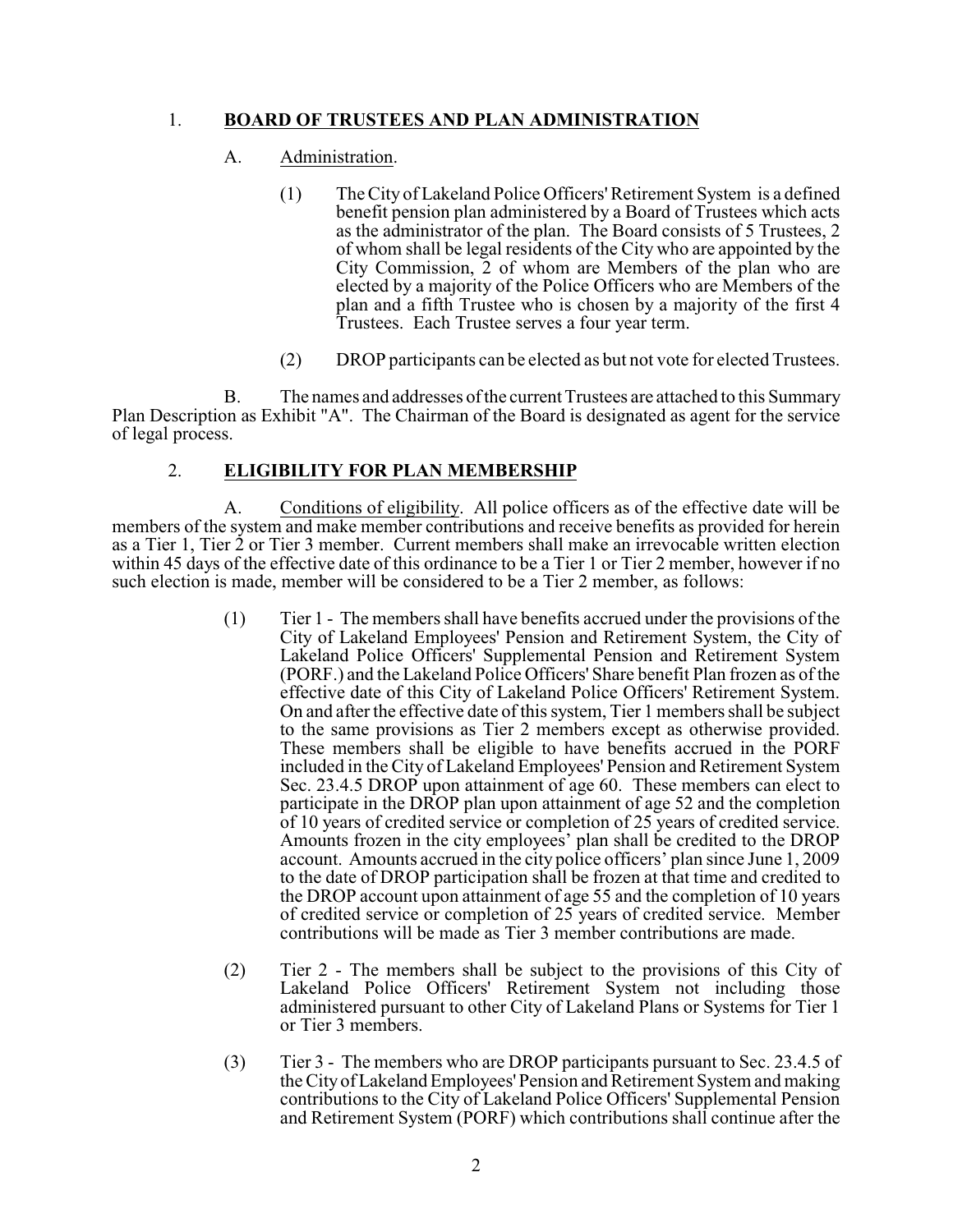effective date of this City of Lakeland Police Officers' Retirement System in an amount calculated annually by the system's actuary and shall be administered pursuant to the provisions of those systems. These members shall be eligible to have benefits accrued in the PORF included in the Sec. 23.4.5 DROP upon attainment of age 60.

Future police officers shall be Tier 2 members.

B. Designation of beneficiary. Each police officer shall complete a form prescribed by the board designating a beneficiary or beneficiaries.

C. Election for Tier 1 change. Notwithstanding anything contained in subsection A. above, to the contrary, any member who elected to be a Tier 1 member may make an irrevocable written election on or before September 27, 2010, to be a Tier 2 member retroactively effective on June 1, 2009.

### 3. **PLAN BENEFITS**

All claims for benefits under the plan shall be made in writing to the Board.

A. Normal Retirement Eligibility. You are eligible for retirement upon the attainment of age 55 and the completion of 10 years of credited service or the completion of 25 years of credited service regardless of age .

B. Amount of Normal Retirement Benefits. The amount ofthe normal retirement benefit is based on your credited service and average final compensation:

"Credited Service" is generallyyour period of employment as a Police Officer in the Police Department measured in years and parts of years. Credited service will include credit for up to five years for a break in employment for military service, pursuant to conditions provided for under state or federal law, provided that you are reemployed within 1 year of discharge under honorable conditions. Additional credited service time may also be available (See subsection J. below).

"Average Final Compensation" is 1/12 of your average salary of the 5 best years of the last 10 years of credited service prior to your retirement, termination or death. A year is defined as 12 consecutive months.

"Salary" is total compensation for services rendered to the city as a police officer reportable on your W-2 form plus all tax deferred, tax sheltered, or tax exempt items of income derived from elective employee payroll deductions or salaryreductions including unused sick and vacation pay lump sums but excluding special details paid for by a  $3<sup>rd</sup>$  party at a flat rate.

**Please be aware that an amendment to the definition of salary, in Chapter 185/112 Florida Statutes, has been adopted by the State Legislature and becomes effective on July 1, 2011, or for plans that are collectively bargained, becomes effective the date that the first collective bargaining agreement is entered into on or after July 1, 2011. Overtime up to, but not exceeding, 300 hours per year shall be included, but any payments for accrued unused sick or annual leave that was accrued after the above effective date, may not be included in the retirement calculation.**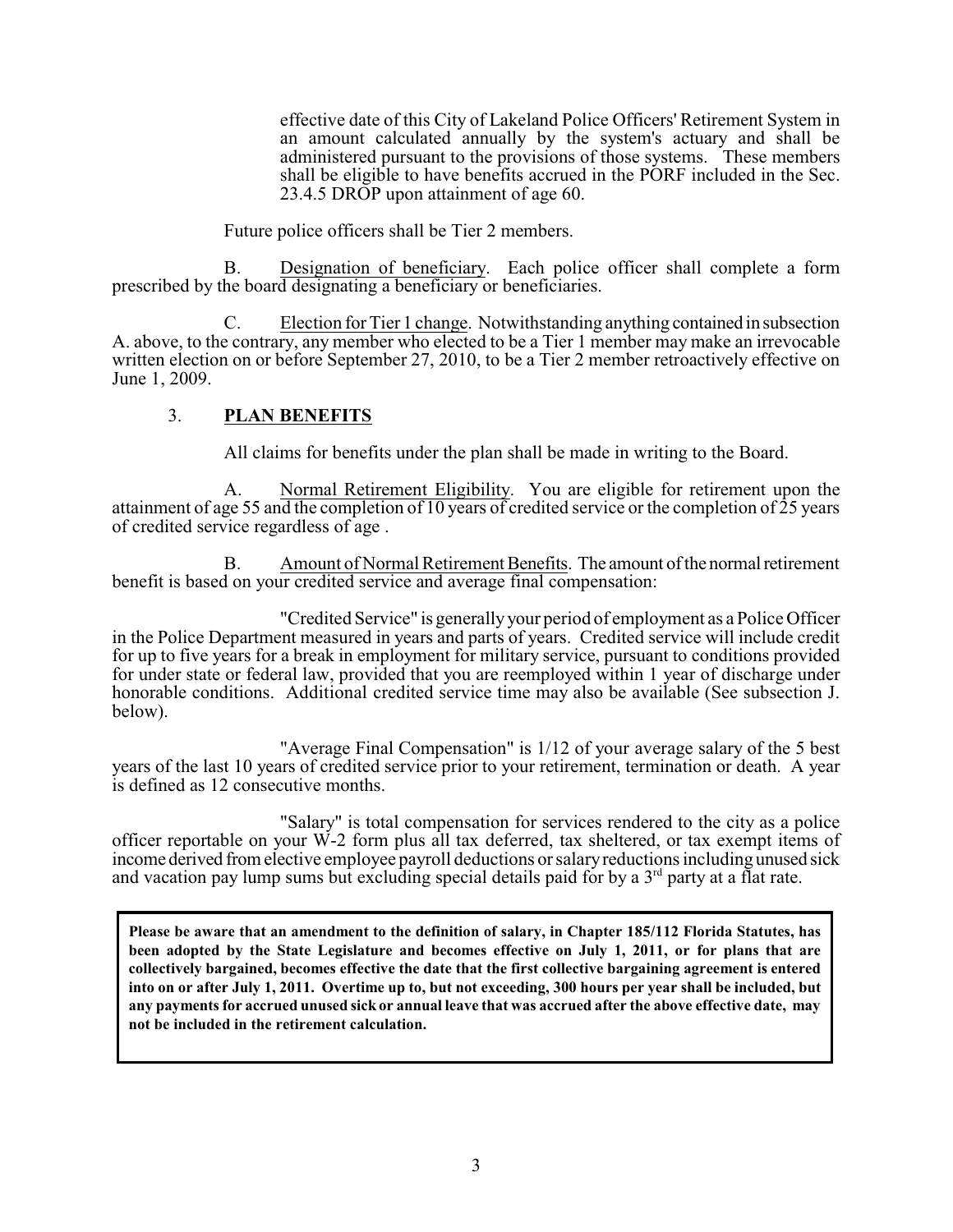The normal retirement benefit is calculated by multiplying 3% times years of credited service times your average final compensation:  $(3\% \times \text{CS} \times \text{AFC} = \text{normal retirement})$ benefit).

Normal and early retirement payments will commence on the first day of the month following your last day of employment. Early retirees may defer the commencement of benefits. The benefit is paid to you for your life, but you or your beneficiary shall receive at least 120 monthly benefit payments in any event.

C. Early Retirement. You are eligible for early retirement upon the attainment of age 50 and the completion of 10 years of credited service.

D. Amount of Early Retirement Benefits. The amount of the early retirement benefit is calculated in the same manner as for normal retirement and is available as follows:

- (1) A deferred monthly retirement benefit which will commence on what would have been your normal retirement date determined based upon actual years of credited service and will be continued on the first day of each month thereafter. The amount of each such deferred monthly retirement benefit will be determined in the same manner as for retirement on your normal retirement date determined based upon actual years of credited service except that credited service and average final compensation will be determined as of your early retirement date; or
- (2) An immediate monthly retirement benefit which will commence on your early retirement date and shall be continued on the first day of each month thereafter. The benefit payable will be as determined in paragraph (1) above, reduced by 3 percent for each year by which the commencement of benefits precedes the date which would have been your normal retirement date determined based on actual years of credited service.

E. Other Retirement Options. At retirement, certain additional options are available as follows:

- (1) Optional Forms of Retirement. In lieu of the amount and form of retirement income payable under normal and early retirement, you may elect to receive a retirement benefit in a different form so long as the form you elect is of equal actuarial value as the normal benefit. The optional forms of benefits which are available are:
	- (a) A retirement income of a monthly amount payable to you for your lifetime only.
	- (b) A retirement income of a modified monthly amount, payable to you during your lifetime and following your death, 100%,  $75\%$ , 66  $2/3\%$  or 50% of such monthly amount payable to a joint pensioner for his lifetime.
	- (c) If you retire prior to the time at which social security benefits are payable, you may elect to receive an increased retirement benefit until such time as social security benefits shall be assumed to commence and a reduced benefit thereafter in order to provide, to as great an extent as possible, a more level retirement allowance during the entire period of retirement.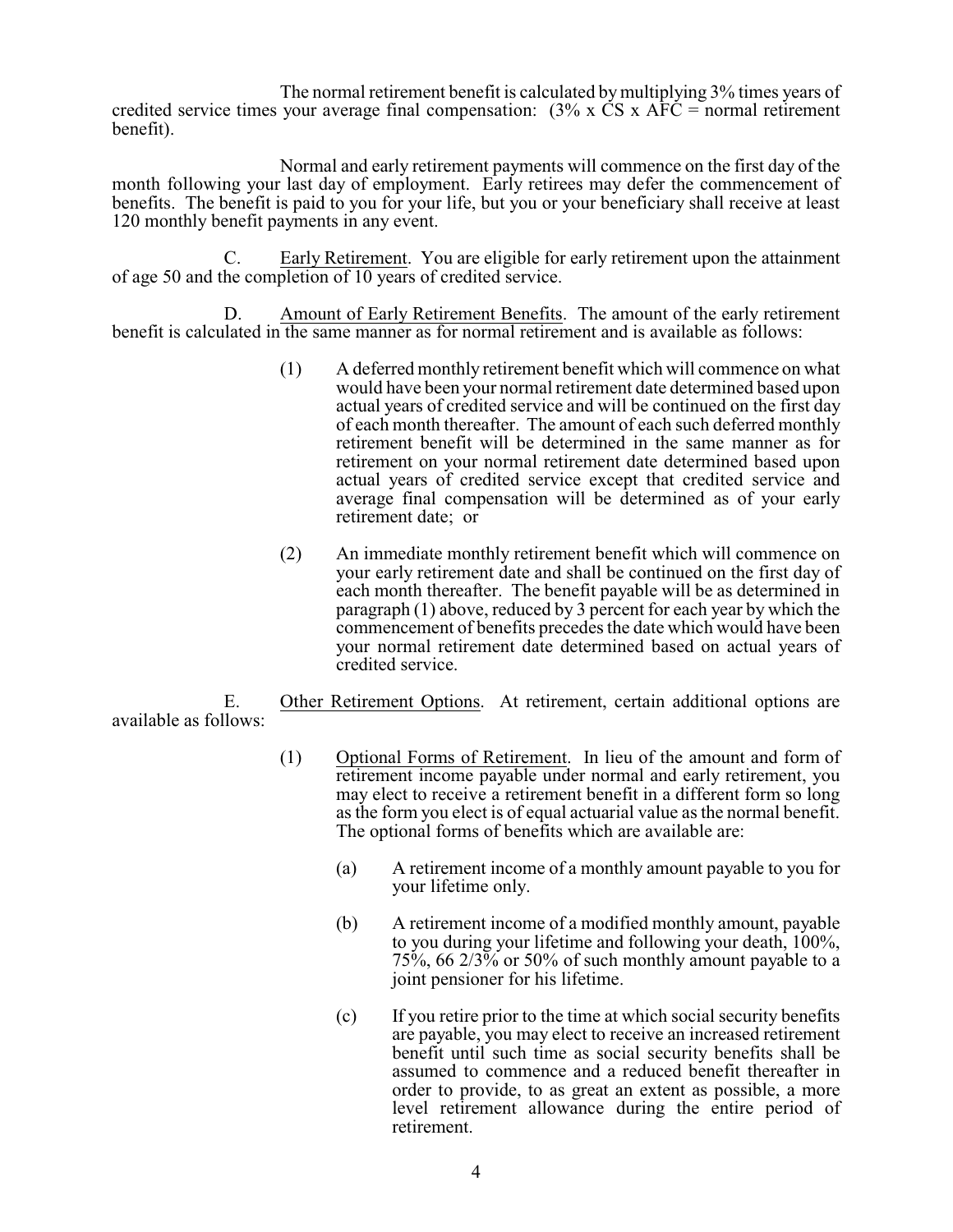- (2) Deferred Retirement Option Plan (DROP).
	- (a) If you become eligible for normal retirement, and are still employed by the City as a police officer, you have the option of "retiring" from the pension plan but continuing your employment as a police officer for an additional five years. An election to participate in the DROP constitutes an irrevocable election to resign from the service of the City not later than 5 years from the commencement of DROP participation. You must request, in writing, to enter the DROP.
	- (b) Upon entering the DROP, your retirement benefit is immediately calculated and each monthly benefit payment is deposited into your DROP account. You may elect to either have your account credited with interest at the rate of 6.5% per annum or credited or debited with an investment return or loss equal to the net investment return realized by the System for that quarter.
	- (c) At the time of termination of employment at the end of the DROP period, you will receive your account balance in a lump sum or in another optional form and you will also begin receiving your monthly retirement benefit.
	- (d) Once you enter the DROP, you are no longer eligible for disability or pre-retirement death benefits, nor do you accrue any additional credited service. Your retirement benefit is fixed as of your entry date. You pay no member contributions to the plan once you enter the DROP.
	- (e) Participation in the DROP is not a guarantee of employment and DROP participants shall be subject to the same employment standards and policies that are applicable to employees who are not DROP participants.
	- (f) Additional information about theDROP can be obtained from the Board.
- (3) Partial Lump Sum Option Plan (PLOP). If you do not participate in the DROP, you may also elect to receive an initial lump sum payment equal to 5%, 10%, 15% or 20% of your accrued benefit with the remaining 95% 90%, 85% or 80%, respectively, payable in a form selected by you and provided for in  $(1)$ ,  $(2)$  or  $(3)$  above or in the normal form (10 years certain and life).

F. DisabilityRetirement. You are considered disabled when you become totally and permanently unable to perform useful and efficient service as a Police Officer. A written application is made to the Board for a disability pension and the Board receives evidence of the disability and decides whether or not the pension is to be granted. If the pension is granted, the benefit amount shall be:

> (1) If the injury or disease is service connected, a benefit equal to  $3\%$  of your average final compensation multiplied by the total years of service, but in any event the minimum amount paid to you will be 65 percent of your final pay.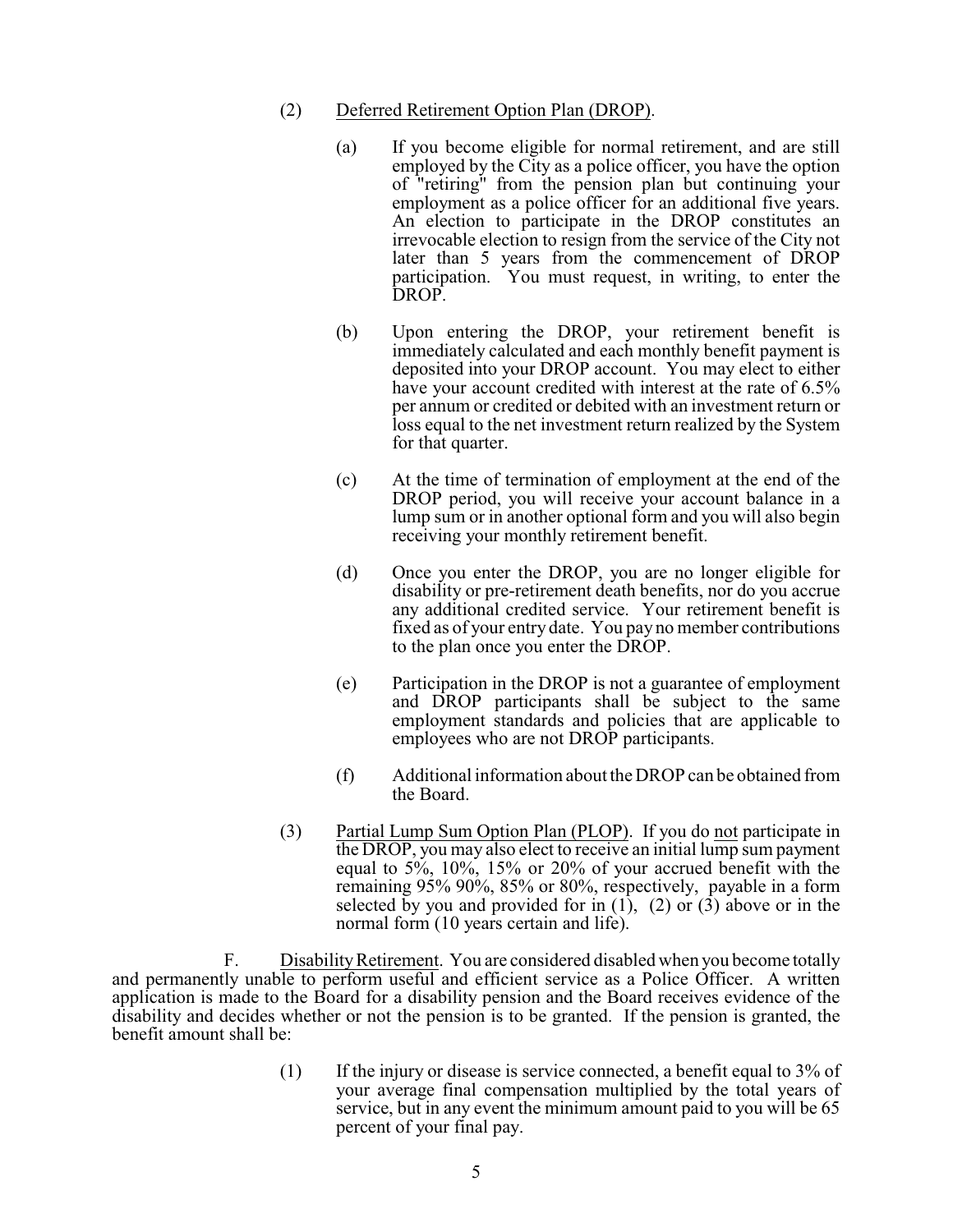(2) If the injury or disease is not service connected, a benefit equal to  $3\%$ of your average final compensation multiplied by the total years of credited service. This non-service connected benefit is only available if you have at least 10 years of credited service.

Terminated persons, either vested or non-vested, are not eligible for disability benefits, except that those terminated by the City for medical reasons may apply for a disability benefit within 30 days after termination.

Your disability benefit terminates upon the earlier of death, with 120 payments guaranteed, or recovery. You may, however, select a "life only" or "joint and survivor" optional form of benefit as described above under "Optional Forms of Retirement".

Your benefit will be reduced if you receive workers' compensation benefits and your combined benefit exceeds 100% of your final salary. The pension benefit will be reduced so that the total does not exceed 100%, except that the pension benefit shall not be reduced below the greater of 42% of average final compensation or 2% of average final compensation times years of credited service.

Anycondition or impairment of health caused byhypertension or heart disease resulting in death or total and permanent disability is presumed to have been suffered in the line of dutyunless the contraryis shown bycompetent evidence; provided that you have successfullypassed a physical examination on entering into service and there is no evidence of the condition at that time.

For conditions diagnosed on or after January 1, 1996, if you suffer a condition or impairment of health that is caused byhepatitis, meningococcal meningitis, or tuberculosis, which results in total and permanent disability, it shall be presumed that the disability is in the line of duty, unless the contrary is shown by competent evidence as provided for in Section 112.181, Florida Statutes; provided that the statutory conditions have been met.

To receive disability benefits, you must establish to the satisfaction of the Board, that such disability was not occasioned primarily by:

- (1) Excessive or habitual use of any drugs, intoxicants or narcotics.
- (2) Injury or disease sustained while willfully and illegally participating in fights, riots or civil insurrections or while committing a crime.
- (3) Injury or disease sustained while serving in any branch of the Armed Forces.
- (4) Injury or disease sustained after your employment as a Police Officer with the City of City of Lakeland shall have terminated.
- (5) Injury or disease sustained while working for anyone other than the City and arising out of such employment.

As a disabled pensioner, you are subject to periodic medical examinations as directed by the Board to determine whether a disability continues. You may also be required to submit statements from your doctor, at your expense, confirming that your disability continues.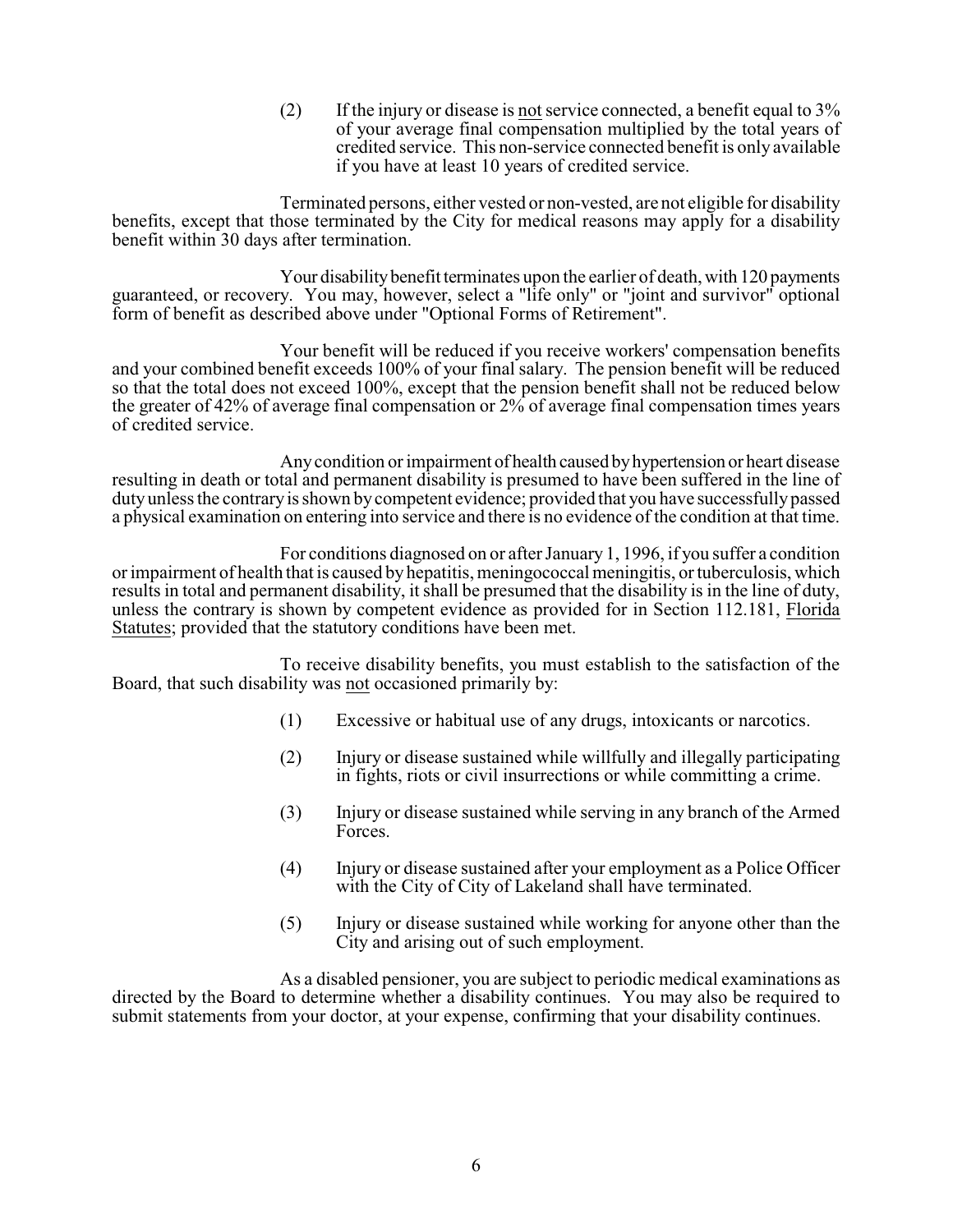G. Death Before Retirement. If you die prior to retirement from the Police Department, your beneficiary shall receive the following benefit:

- (1) Prior to Vesting or Eligibility for Retirement. If you were not receiving monthly benefits or were not yet vested or eligible for early or normal retirement, your beneficiary shall receive a refund of 100% of your accumulated contributions.
- (2) Deceased Members Vested or Eligible for Retirement with Spouse as Beneficiary. If you die and, at the date of your death were vested or eligible for early or normal retirement, your spouse beneficiary shall be entitled to a benefit as follows:
	- (a) If you were vested, but not eligible for normal or early retirement, your spouse beneficiary shall receive a benefit payable for 10 years, beginning on the date that you would have been eligible for normal or early retirement, at the option of your spouse beneficiary. The benefit shall be calculated as for normal retirement based on your credited service and average final compensation as of the date of your death and reduced as for early retirement, if applicable. Your spouse beneficiary may also elect to receive an immediate benefit, payable for 10 years, which is actuarially reduced to reflect the commencement of benefits prior to your early retirement date.
	- (b) If you were eligible for normal or early retirement, your spouse beneficiary shall receive a benefit payable for 10 years, beginning on the first day of the month following your death or at your otherwise normal or early retirement date, at the option of your spouse beneficiary. The benefit shall be calculated as for normal retirement based on your credited service and average final compensation as of the date of your death and reduced as for early retirement, if applicable.
	- (c) Your spouse beneficiary may not elect an optional form of benefit, however, the Board may elect to make a lump sum payment.
	- (d) Your spouse beneficiary may, in lieu of any benefit provided for in (a) or (b) above, elect to receive a refund of your accumulated contributions.
	- (e) If your spouse beneficiary commences receiving a benefit under (a) or (b) above, but dies before all payments are made, the remaining benefit shall be paid to the estate of the spouse beneficiary.
- (3) Deceased Members Vested or Eligible for Retirement with Non-Spouse Beneficiary. If your beneficiary is not your spouse, the benefits payable to your non-spouse beneficiary are the same as those to a spouse beneficiary, however, the date of commencement of those benefits may be required to be earlier, with the resulting reduction in the amount.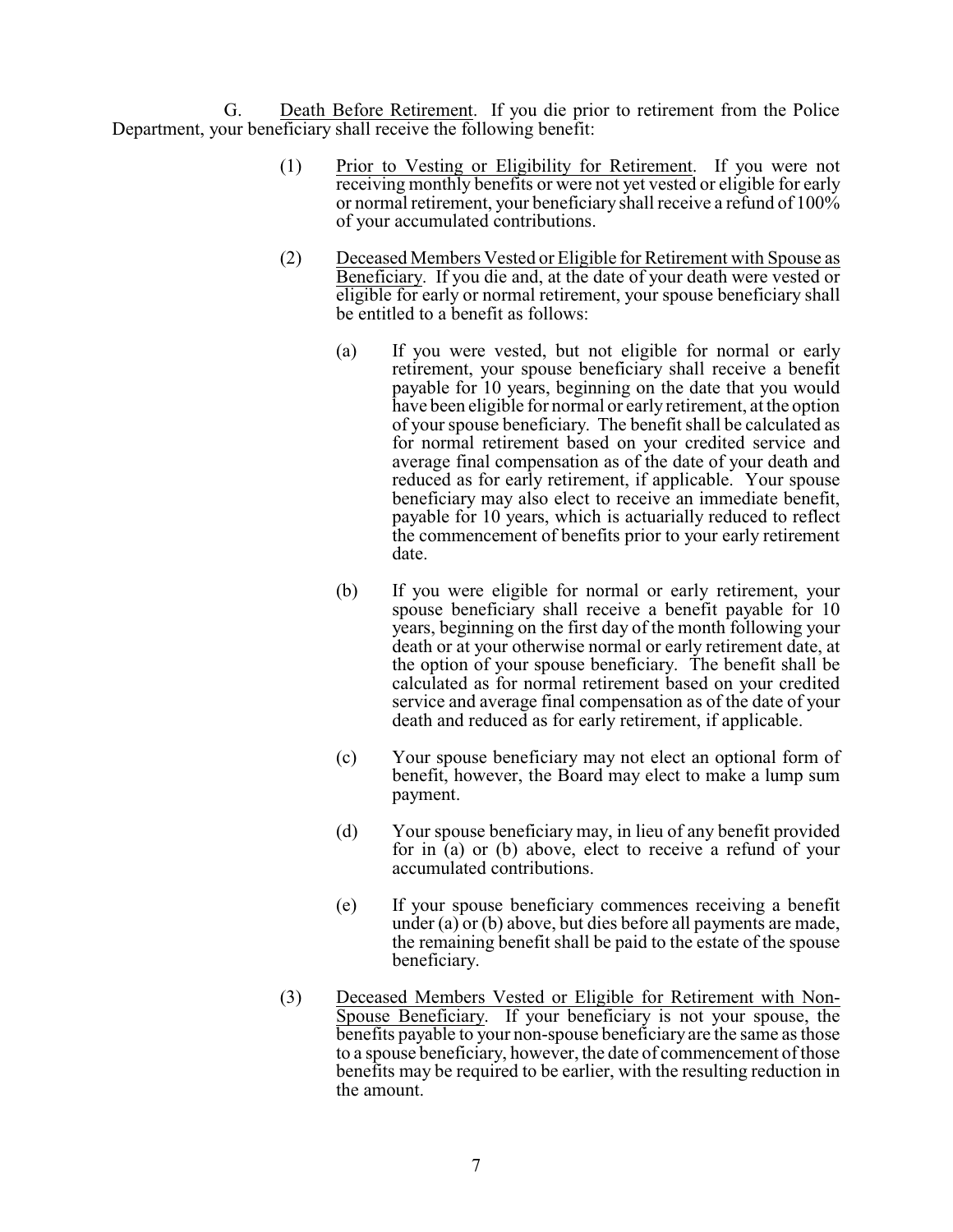H. Termination of Employment and Vesting. If your employment is terminated, either voluntarily or involuntarily, the following benefits are payable:

- (1) If you have less than 10 years of credited service upon termination, you shall be entitled to a refund of the money you have contributed or you may leave it deposited with the plan.
- (2) If you have 10 or more years of credited service upon termination, you shall be entitled to a monthly retirement benefit. The benefit shall be determined in the same manner as for normal or early retirement and shall be based upon your credited service, average final compensation and the benefit accrual rate as of the date of termination. The benefit shall be payable to you starting at your otherwise normal or early retirement date, provided you do not elect to withdraw your contributions and provided you survive to your otherwise normal or early retirement date. If you do not withdraw your accumulated contributions and do not survive to your otherwise normal or early retirement date, your designated beneficiary shall be entitled to a benefit as provided herein for a deceased member, vested or eligible for retirement under Death Before Retirement.

The Internal Revenue Code provides that certain eligible lump sum distributions from the pension plan may be directly rolled over into qualified individual retirement accounts, annuities or certain other pension plans. A 20% withholding shall be required on taxable portions of such lump sum distributions not directly transferred to a new custodian.

In the event that you have also accumulated Credited Service in another pension system maintained by the City, then such other Credited Service will be used in determining vesting and for determining eligibility for normal or early retirement. Such other credited service will not be considered in determining benefits under this system. Only your credited service under this system on or after your date of membership in this system will be considered for benefit calculation. Any benefit calculation for you, once you are or become eligible for a benefit from this system after you have become a member of another pension system maintained by the City, will be based upon the your Credited Service, average final compensation and the benefit accrual rate in effect as of the date you cease to be a member of this system.

I. Reemployment After Retirement. If you retire under normal or early retirement and wish to be reemployed by the city, you should be aware that your ability to continue to receive your pension benefit upon reemployment may be restricted.

J. Additional Credited Service. In addition to credited service actually earned in the employment of the Police Department, you may also receive credited service as follows:

> (1) "Buy-Back" for Prior Police Service. The years or fractional parts of years that you previously served as a police officer with the City of Lakeland during a period of previous employment and for which period accumulated contributions were withdrawn from the plan shall be added to your years of credited service provided that within the first 90 days of your reemployment you pay into the plan the withdrawn contributions with interest.

If, after 90 days from your reemployment you have failed to purchase credited service pursuant to the previous paragraph or if you served as a full-time paid for any other municipal, county or state law enforcement department in the State of Florida, you will receive credited service only if: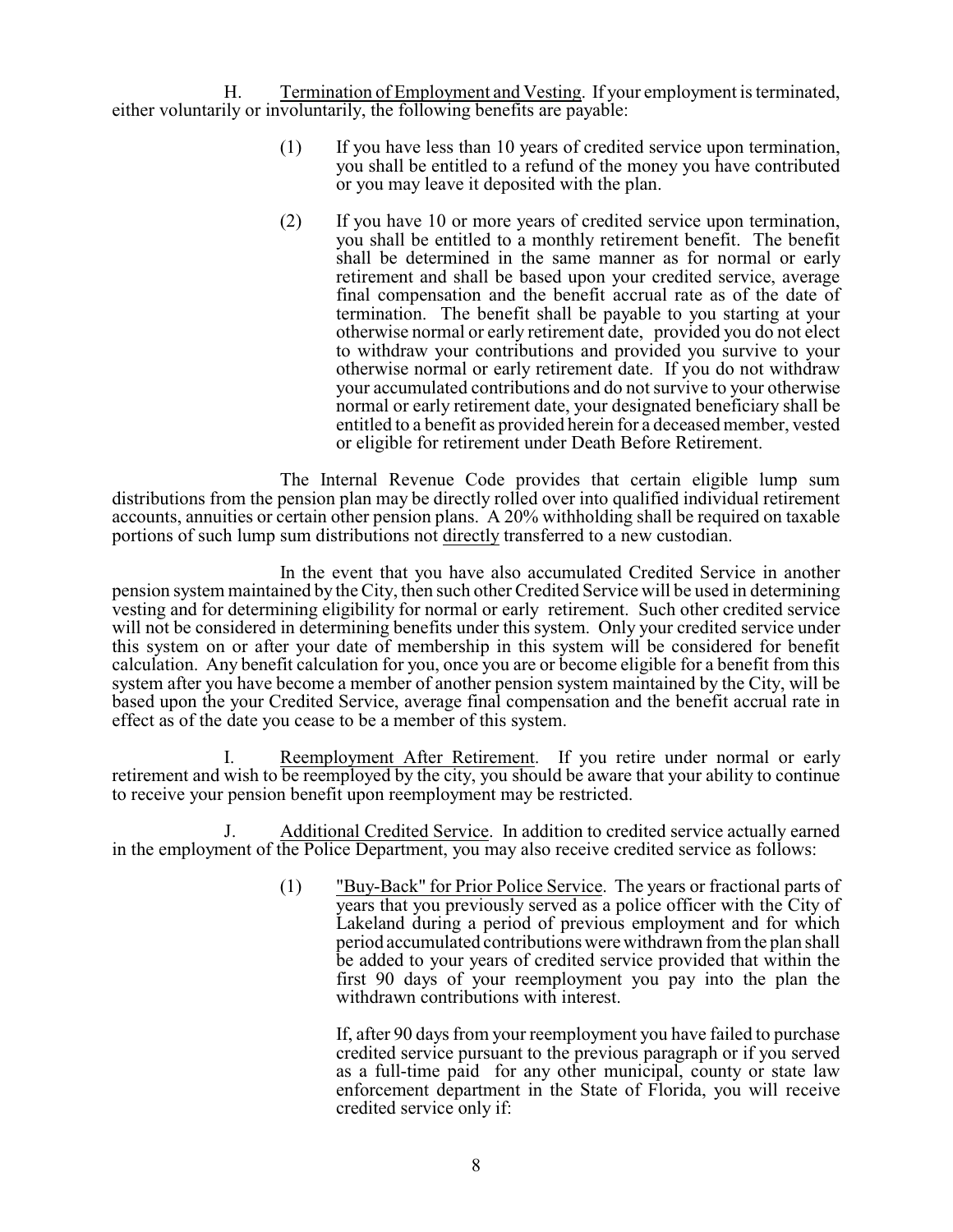- (a) You contribute to the plan a sum equal to:
	- (i) the amount that you would have contributed to the plan, based on your salary and the member contribution rate in effect at the time that the credited service is requested, had you been a member of the plan for the years or fractional parts of years for which you are requesting credit, plus
	- (ii) an additional amount to be determined by the Board's actuary so that there is no cost to the plan in giving you the additional years of credited service, plus
	- (iii) the amount charged by the actuary for determining the amount you must contribute.
- (b) Multiple requests to purchase credited service may be made at any time prior to retirement.
- (c) Payment of the required amount shall be made within 6 months of your request for credit, but not later than your retirement date, and shall be made in one lump sum payment upon receipt of which credited service shall be given.
- (d) The maximum credit under this subsection for service other than with the City of Lakeland, when combined with credited service purchased for military service prior to employment, shall be 5 years of credited service and shall count for all purposes, except vesting and eligibility for not-in-line of duty disability benefits. There shall be no maximum purchase of credit for prior service with the City of Lakeland and such credit shall count for all purposes, including vesting.
- (e) In no event, however, may credited service be purchased pursuant to this subsection for prior service with any other municipal, county or state law enforcement department, if such prior service forms or will form the basis of a retirement benefit or pension from a different employer's retirement system or plan.
- (f) In addition to service as a Police Officer in this State, credit may be purchased in the same manner as provided above for federal, other state, county or municipal service if the prior service is recognized by the Criminal Justice Standards and Training Commission within the Department of Law Enforcement, as provided under Chapter 943, Florida Statutes, or you provide proof to the Board that such service is equivalent to the service required to meet the definition of a Police Officer.
- (2) "Buy-Back" of Time Lost Due to Absences Authorized by the Family and Medical Leave Act. If you are absent on unpaid leave under the Family & Medical Leave Act, you may purchase lost credited service by making an actuarially determined contribution to the plan, such that there is no cost to the plan in allowing such credited service, within strict time periods provided for in the plan document.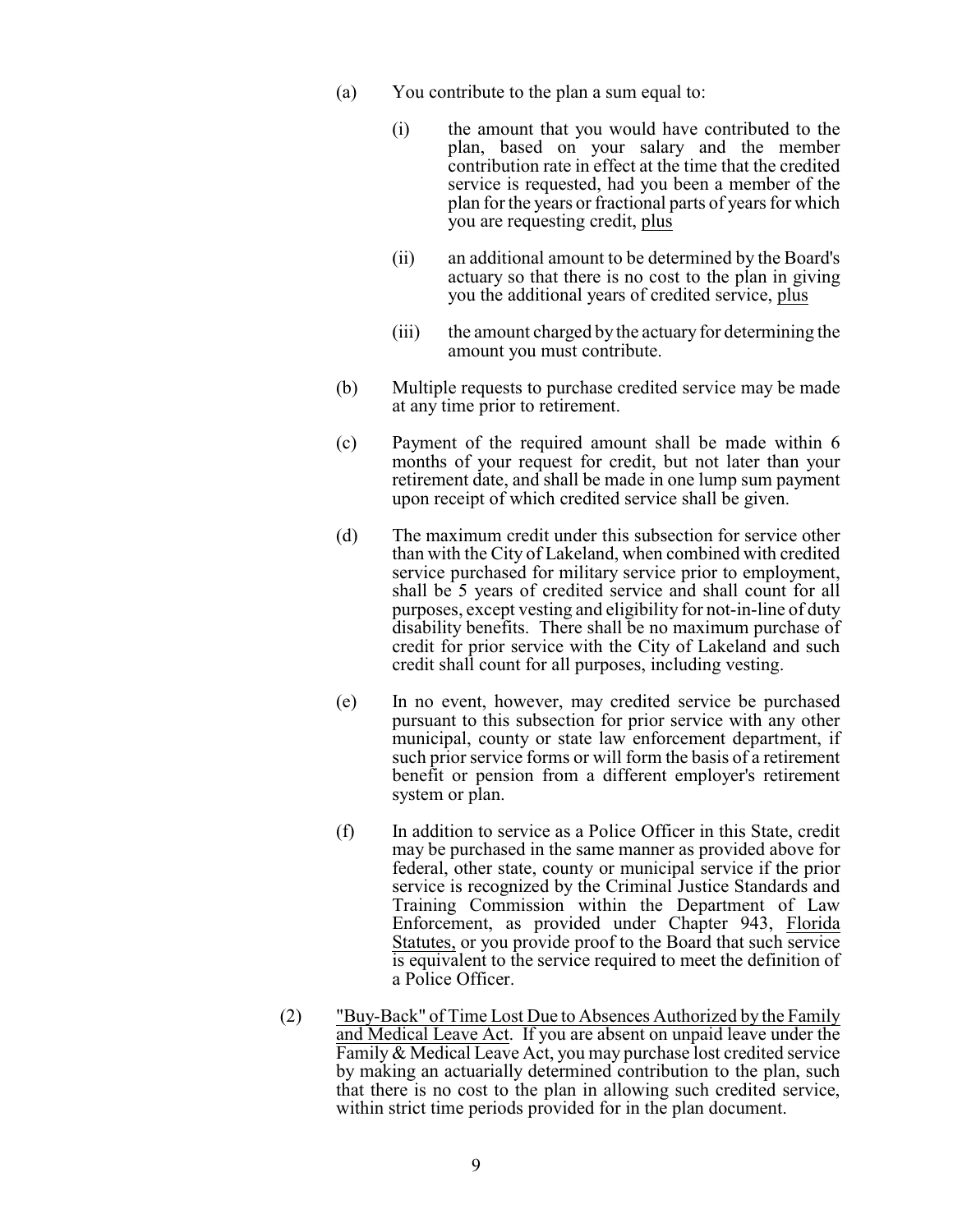- (3) "Buy-Back" for Military Service Prior to Employment. The years or fractional parts of years that you serve or have served on active duty in the military service of the Armed Forces of the United States, the United States Merchant Marine or the United States Coast Guard, voluntarily or involuntarily and honorably or under honorable conditions, prior to first and initial employment with the City Police Department shall be added to your years of credited service provided that:
- (a) You contribute to the plan a sum equal to:
	- (i) the amount that you would have contributed to the plan, based on your salary and the member contribution rate in effect at the time that the credited service is requested, had you been a member of the plan for the years or fractional parts of years for which you are requesting credit, plus
	- (ii) an additional amount to be determined by the Board's actuary so that there is no cost to the plan in giving you the additional years of credited service, plus
	- (iii) the amount charged by the actuary for determining the amount you must contribute.
- (b) Multiple requests to purchase credited service may be made at any time prior to retirement.
- (c) Payment of the required amount shall be made within 6 months of your request for credit, but not later than your retirement date, and shall be made in one lump sum payment upon receipt of which credited service shall be given.
- (d) The maximum credit under this subsection, when combined with credited service with an employee other than the City of Lakeland, shall be 5 years and shall count for all purposes except vesting and eligibility for not-in-line of duty disability benefits.
- (4) Rollovers or Transfers of Funds to Purchase Service. In the event you are eligible to purchase additional credited service as provided above, you may be eligible to rollover or transfer funds from another retirement program in which you participate (traditional IRA, deferred compensation plan maintained by a government employer 457 plan, 401k plan, profit sharing plan, defined benefit plan, money purchase plan, annuity plan or tax sheltered annuity) in order to pay all or part of the cost of purchasing such additional credited service.

J. Contributions and Funding. The City is paying the portion of the cost of the pension plan over and above your contributions and any amounts received from the state insurance rebates. Your contributions are as follows:

> (1) A Tier 1 member shall be required to make regular contributions to the fund in an amount to be determined annually by the board's actuary which shall be the sum of: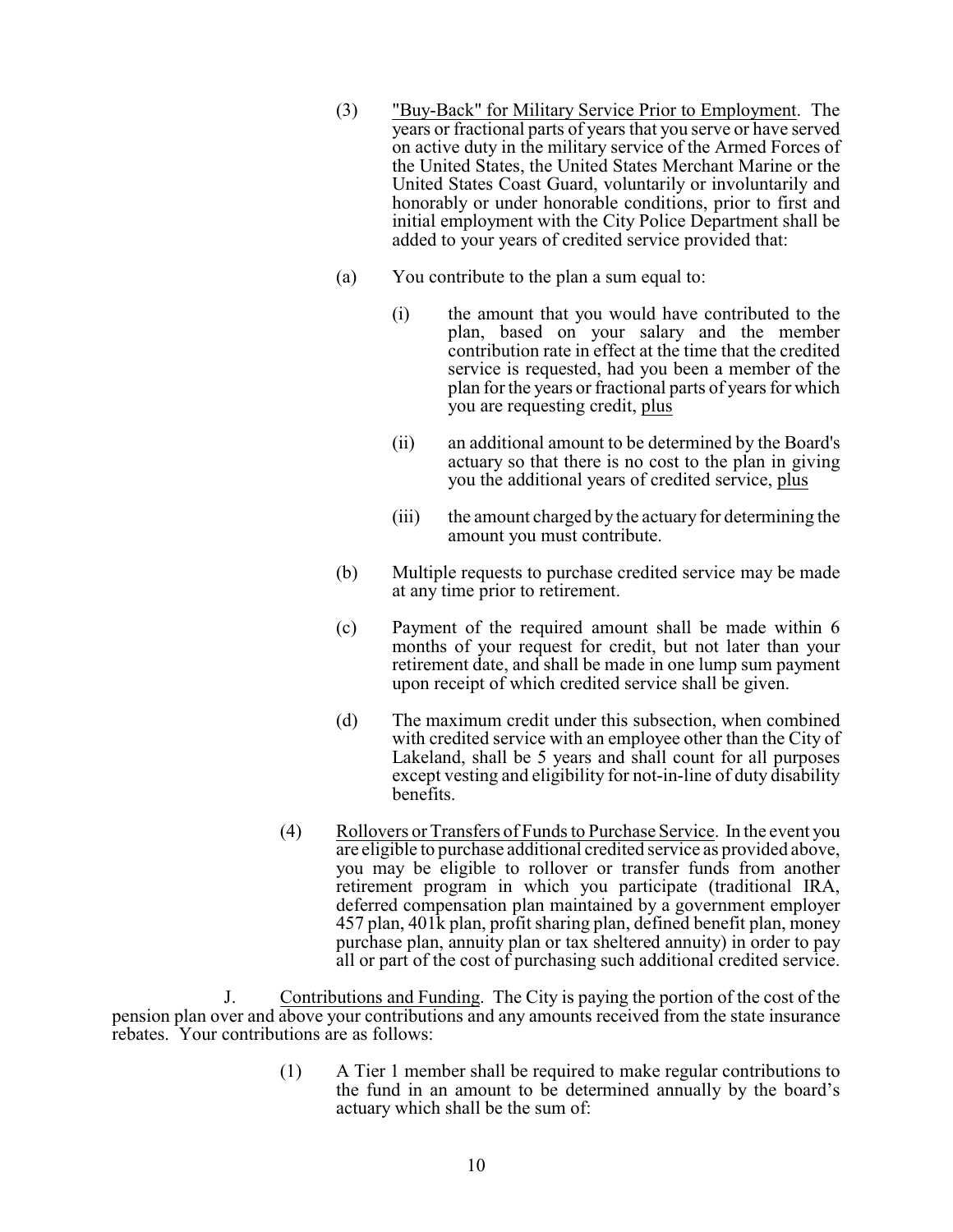- (a) The rate charged to Tier 2 members; and
- (b) The rate needed to pay for additional liability created by these Tier 1 members who chose Tier 1 over Tier 2. The contribution rates will be calculated to pay for the additional cost over the expected future remaining working lifetime of the remaining Tier 1 members.
- (2) A Tier 2 member shall be required to make regular contributions to the fund in the amount of 11 percent of his salary.
- (3) A Tier 3 member shall be required to make regular contributions to the fund in an amount determined annually by the board's actuary of your salary to the plan. Your contribution will be excluded from your gross income for withholding purposes so you will realize income tax benefits.

K. Maximum Benefits. In no event will the annual benefits paid from this plan exceed \$195,000 annually, subject to certain cost of living adjustments and actuarial reductions, under certain circumstances, prior to age  $62$  as set forth in Section 415 of the Internal Revenue Code.

If you began participation for the first time on and after January 1, 1980, you cannot receive a benefit in excess of 100% of your average final compensation. If you began participation prior to this date, you are not subject to the  $100\%$  limitation.

L. Forfeiture of Pension. If you are convicted of the certain crimes listed in the plan document committed prior to retirement, or if your employment is terminated by reason of your admitted commission, aid or abetment of these crimes, you shall forfeit all rights and benefits under the plan, except for the return of your contributions as of the date of your termination.

### M. Conviction and Forfeiture; False, Misleading or Fraudulent Statements.

It is unlawful for you to willfully and knowingly make, or cause to be made, or to assist, conspire with, or urge another to make, or cause to be made, any false, fraudulent, or misleading oral or written statement or withhold or conceal material information to obtain any benefit from the plan.

If you violate the previous paragraph, you commit a misdemeanor of the first degree, punishable as provided in Section 775.082 or Section 775.083, Florida Statutes.

In addition to any applicable criminal penalty, upon conviction for a violation described above, you or your beneficiary may, in the discretion of the Board, be required to forfeit the right to receive any or all benefits to which you would otherwise be entitled under the plan. For purposes of this subsection, "conviction" means a determination of guilt that is the result of a plea or trial, regardless of whether adjudication is withheld.

N. Claims Procedure Before the Board. You may request, in writing, that the Board review any claim for benefits under the plan. The Board will review the case and enter a decision as it deems proper within not more than 180 days from the date of the receipt of such written request, or in the case of a disability claim, from receipt of a medical release and completed interrogatories. The time period may be extended if you agree to the extension.

The Board's decision on your claim will be contained in an order which will be in writing and will include:

(1) The specific reasons for the Board's action;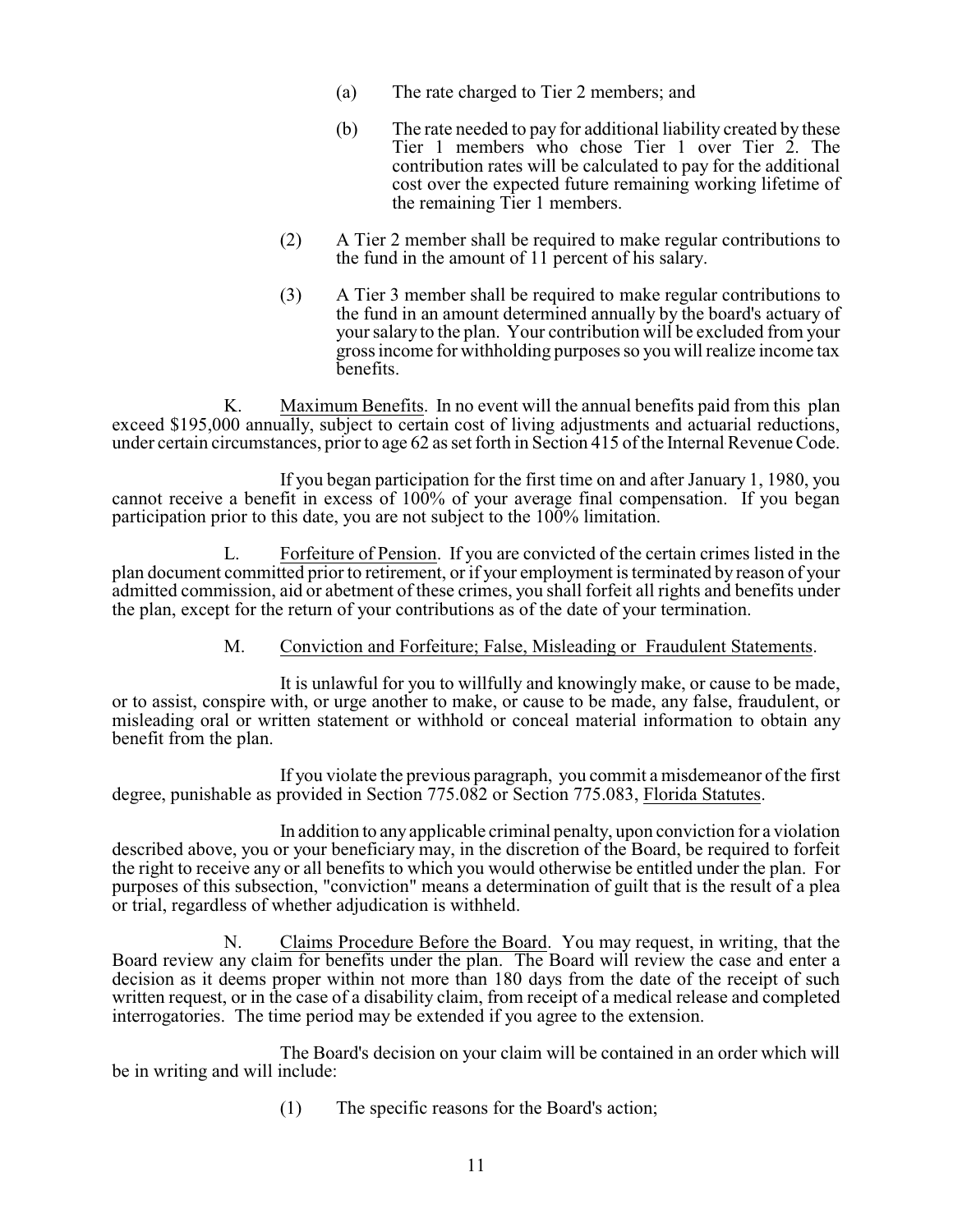- (2) A description of any additional information that the Board feels is necessary for you to perfect your claim;
- (3) An explanation of the review procedure next open to you which includes a formal evidentiary hearing.

## 4. **NON-FORFEITURE OF PENSION BENEFITS**

A. Liquidation of Pension Fund Assets. In the event of repeal, or if contributions to the plan are discontinued by the City, there will be a full vesting of benefits accrued to date of repeal.

B. Interest of Members in Pension Fund. At no time prior to the satisfaction of all liabilities under the plan shall any assets of the plan be used for any purpose other than for the Police Officers' exclusive benefit. In any event, your contributions to the plan are non-forfeitable.

## 5. **VESTING OF BENEFITS**

Your retirement benefits are vested after 10 years of credited service.

## 6. **APPLICABLE LAW**

The plan is governed by certain federal, state and local laws, including, but not limited to the following:

- A. Internal Revenue Code and amendments thereto.
- B. Chapter 185, Florida Statutes, "Municipal Police Officers' Retirement Trust

Funds".

- C. Part VIII, Chapter 112, Florida Statutes, "Actuarial Soundness of Retirement Systems".
	- D. Ordinances of the City of City of Lakeland.
	- E. Administrative rules and regulations adopted by the Board of Trustees.

### 7. **PLAN YEAR AND PLAN RECORDS**

The plan year begins on October 1 of each year and ends on September 30 of the following year. All records of the plan are maintained on the basis of the plan year.

#### 8. **APPLICABLE PROVISIONS OF COLLECTIVE BARGAINING AGREEMENTS**

There is a current collective bargaining agreement between the City and the Police Officers. Pension benefits are bargainable.

## 9. **FINANCIAL AND ACTUARIAL INFORMATION**

A report of pertinent financial and actuarial information on the solvencyand actuarial soundness of the plan has been prepared by the Pension Plan's actuary, Foster & Foster, Inc., and is attached as Exhibit "B".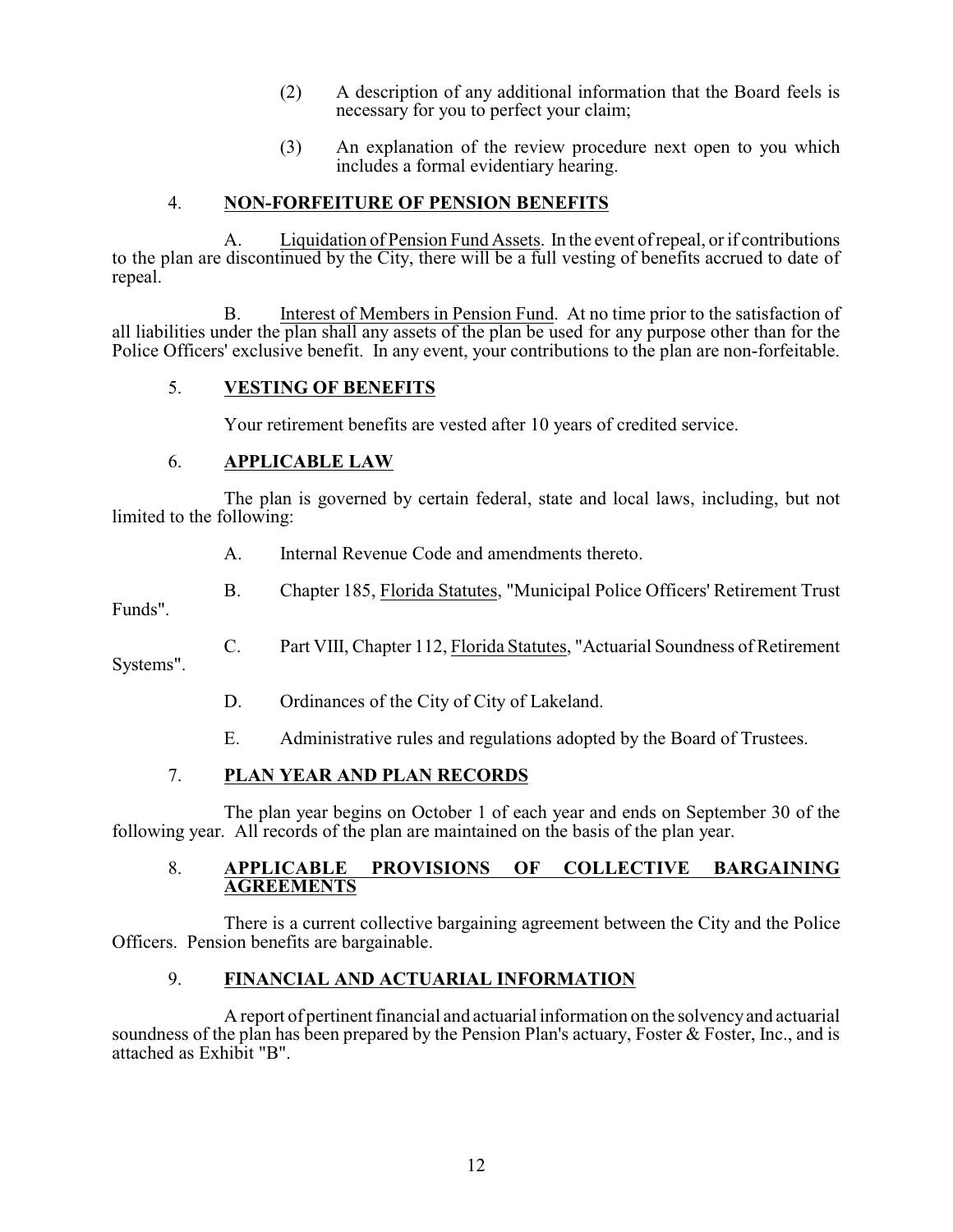#### 10. **DIVORCE OR DISSOLUTION OF MARRIAGE**

Federal and state law provides certain restrictions regarding the payment of your pension benefits in the event of your divorce or dissolution of marriage. Immediately upon your involvement in such a legal proceeding, you should provide a member of the Board with the name and address of your attorney or your name and address if you have no attorney. The Board's attorney will then provide you or your attorney with information concerning the legal restrictions regarding your pension benefits. In addition, a copy of any proposed order must be submitted to the Board prior to entry by the court. Failure to do so may require you to pay any expenses incurred by the Board in correcting an improper court order.